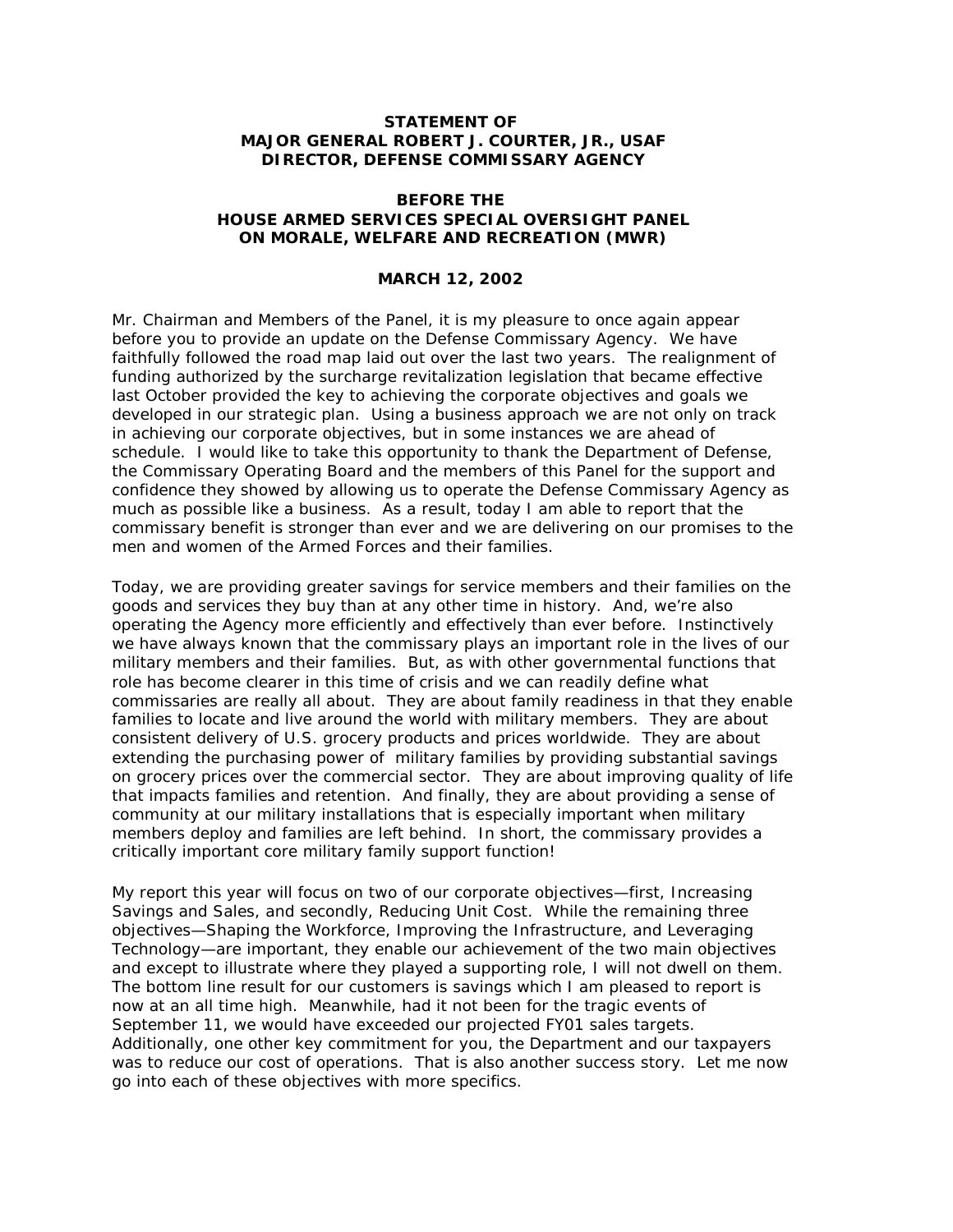We all recognize that the Defense Commissary Agency is more than just selling groceries. It's about savings and being at the right places worldwide to serve families. We provide groceries of consistent quality and price for service members and their families that results in a substantial increase in their disposable income. With industry suppliers providing outstanding support in their pricing structure we are producing a net savings to our customers of 30 percent over the private competition. That translates into an additional \$2,400 annually in a military family's budget. This savings, achieved by selling at cost plus five percent and leveraging the efficiencies of big stores so we can operate small stores particularly those in remote or overseas locations, has made the commissary a top non-pay benefit. The key here is not so much that we can operate stores and deliver savings in metropolitan areas like Washington, DC -- but that we can also operate stores and deliver the same savings in places around the world like Kunsan, Korea. Just as the General Accounting Office reported in August of 1999, my conversations with service members reveal they still rate the commissary as one of their top benefits and reasons to stay in the military.

As mentioned earlier regarding sales, we were on the verge of a great year. Our store managers had become actively involved in their military community. Case lot sales, theme promotions and expansion of the best value item program had created excitement in the family shopping experience that never existed before. And, we were asking our customers to tell us how they felt about their shopping experience. In fact, our latest customer survey shows that we are at an all time high in terms of customer service and increased levels of satisfaction across the board. We have broken the code and know what customers want, when they want it, in what quantities, and at what price.

Then tragedy struck and just like the rest of America we're feeling the impacts of September 11, 2001. Many of us had personal relationships affected as a result of these cowardly attacks, including the loss of one member on the Commissary Patron Council. The 9-11 attacks also caused us to fall short of our sales goal and resulted in losses of sales revenue of approximately \$20 million under our projection for the remaining three weeks of the fiscal year 2001.

Immediately following the attacks, I asked installation commanders to declare commissary operations key and essential facilities. When you think of moving several semi-trucks full of boxed and palletized products through an installation's gate each night to restock the commissary, this became a major challenge during increased THREATCON conditions. Working with industry and commanders, installation security requirements were met and most commissaries were up and running the day after the attacks. This unprecedented teamwork between manufacturers, distributors and the military command structure, ensured military family needs were provided by their commissary.

We have continued to see an impact as deployments and increased security at military facilities have led to a reduction in the number of shoppers visiting our commissaries within the continental United States. Based upon the first quarter performance for fiscal year 2002, we saw a decline of 2.5 percent in sales over the same period last year. Recognizing that increased security is not temporary, but rather a new way of life, we anticipate that the recovery from 9-11 will be slower for the military retail sector than the commercial sector. However, our store managers realize they must accept an even larger challenge by engaging the military community wherever they are. They are actively hosting special events to draw customers back to the stores;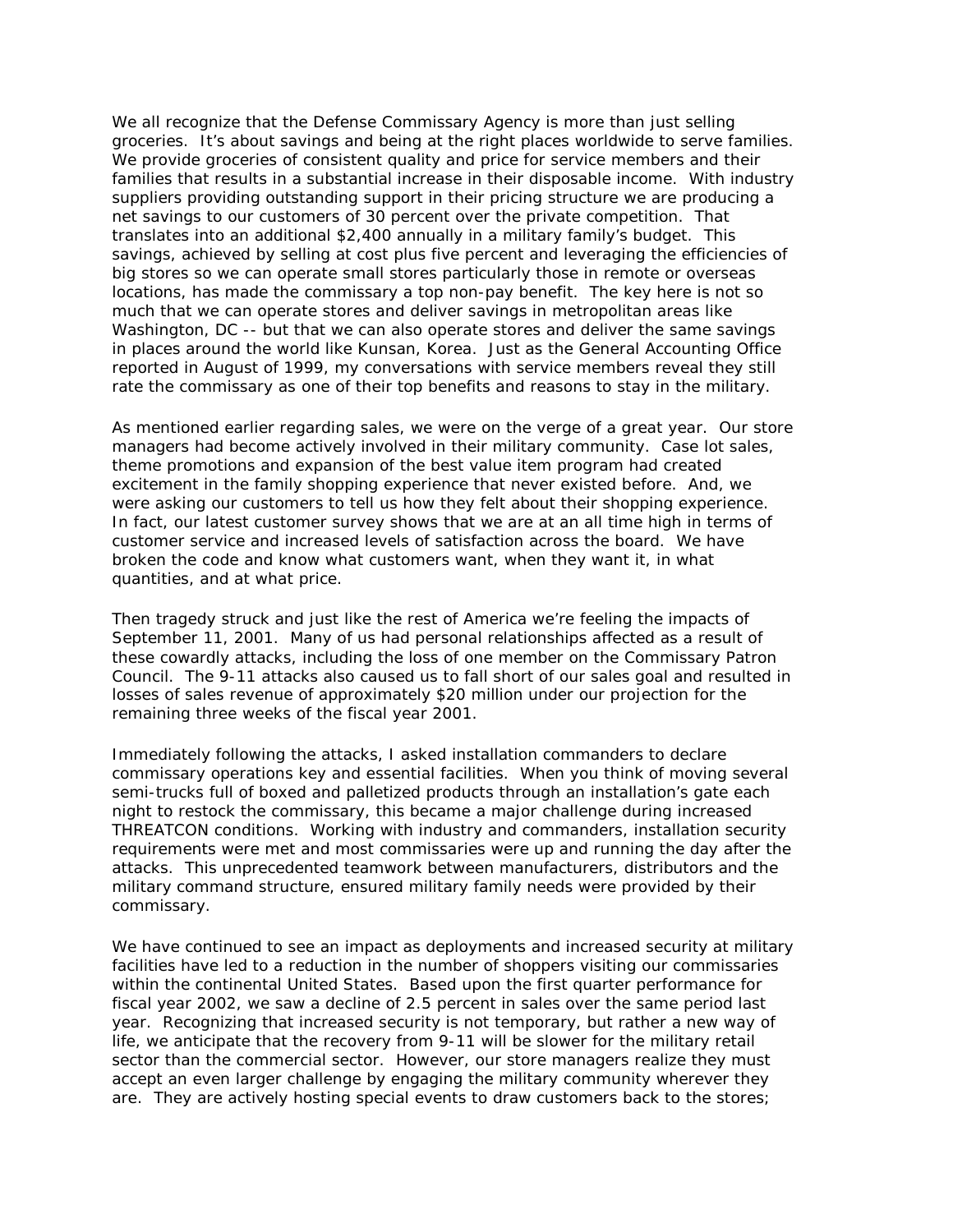they are talking to audiences that don't reside on installations to allay their fears because of heighten security conditions; and they are contacting family members of deployed personnel to ensure they are aware of their eligibility to use the commissary. We have taken action to invite especially our total force Guard and Reserve members and their families to understand their privileges and use commissaries even when the member is deployed. Industry is helping also, placing advertisements in the military media emphasizing the value of the commissary benefit. All of these efforts have one goal in mind—enabling our customers to benefit from commissary shopping and savings.

On the business efficiency side of things, we have essentially completed the transformation from a budget driven to a cost and output culture. I can report that activity based management is now the way of life at the Defense Commissary Agency. Adopting this philosophy has enabled us to reduce operating costs by 10 percent and unit costs by 12 percent, reduce above store overhead by 20 percent, and staff our stores with an efficient and effective workforce. Along the way, we have been able to improve and double our capital investment program providing new and upgraded stores. These efforts have made the Defense Commissary Agency competitive while also improving customer service and the value of the benefit to commissary patrons. And, by reducing operating costs we have increased the commissary benefit's value to the taxpayer. We consistently benchmark our outputs and financial performance against industry. Average sales per store, per transaction, per operating hour, per employee and just about any other output measure all exceed those of commercial grocery chains. Yet our unit cost averages seven percentage points below those same competitors. We have learned about workforce shaping, staffing of stores, more effective use of technology, and how to make stores exciting places to shop. Today, we have become as much of a business as we can be and, with further information technology enhancements, we can achieve additional cost savings and efficiencies.

The 10 percent reduction in operating costs has also delivered on the promise we made to you and the Services in return for the passage of the surcharge revitalization legislation. The cost reductions were more than sufficient to cover the operating costs shifted from the surcharge to the appropriation as called for in this legislation. Our plan involved all levels of management in the Agency including many store directors. The result was more efficient staffing templates for our stores, reductions of headquarters and other above store level overhead, and fully assessing and then reducing supply, equipment and utility costs. Thus, we have obtained the funds we need to invest in capital infrastructure for the future and at the same time operate the entire Agency at less cost and less burden on the DoD appropriations. We are well on the way to providing the modern and attractive facilities that will make our stores enjoyable places for customers to shop.

In conclusion, the Defense Commissary Agency is facing the challenges every other business is encountering today and is striving to meet them. I believe our strategic plan and its corporate objectives provide a great road map for the future and if followed faithfully will ensure the continuation of the commissary benefit. As with the rest of the Nation, 9-11 caused us to look within and as a result the Defense Commissary Agency is stronger than ever.

I will be happy to take any questions you may have.